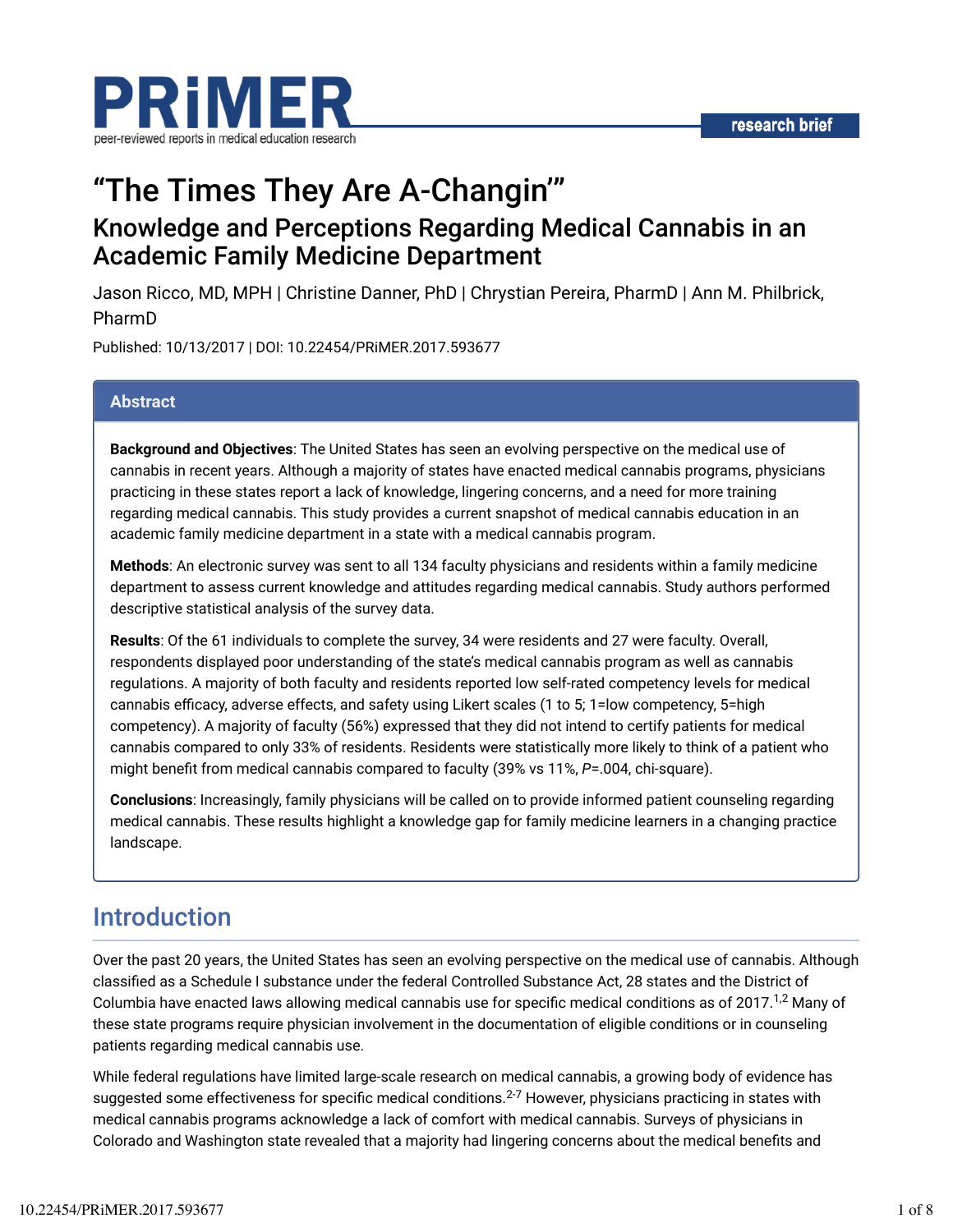potential risks of cannabis use. Nearly all survey respondents stressed the need for medical education and formal training in medical cannabis.<sup>8,9</sup>

Given this perspective, we chose to assess attitudes and knowledge regarding medical cannabis in an academic family medicine department in a state with a new medical cannabis program. This study provides a snapshot of current medical cannabis education among future family physicians likely to practice in a state with legalized medical cannabis. This is the first known study assessing attitudes and knowledge of medical cannabis in academic family medicine.

# Methods

The Minnesota Medical Cannabis Program (MMCP) began services on July 1, 2015 for nine medical conditions for which there is at least limited evidence for efficacy. In order to identify pertinent clinical and educational issues related to the MMCP, the University of Minnesota Department of Family Medicine and Community Health convened a multidisciplinary work group to conduct an assessment of existing knowledge and perceptions related to medical cannabis and the new state program. To this end, a 15-question electronic survey was developed using REDCap. $^{10}$ An email link to the anonymous survey was distributed to all faculty physicians and residents within the department on July 30, 2015. A reminder email to complete the survey was sent 2 weeks after the initial invitation.

Members of the work group performed descriptive statistical analysis of the survey data using SAS software version 9.4 (SAS Institute Inc., Cary, NC). The University of Minnesota Institutional Review Board approved all study activities.

# **Results**

Of the 134 participants invited to participate in the survey, 61 individuals (46%) completed it. Of the respondents, 34 (56%) were residents and 27 (44%) were faculty. Overall, survey respondents demonstrated poor understanding of logistical details of the MMCP. Respondents also demonstrated a lack of knowledge surrounding federal classification of cannabis, with only 52% correctly identifying cannabis as a Schedule I controlled substance. Additionally, 95% of the residents and faculty reported no prior continuing medical education activities on medical cannabis.

Survey participants rated their competency levels using a Likert scale (1 to 5; 1=low competency, 5=high competency) for knowledge regarding medical cannabis efficacy and adverse effects. Overall, respondents had low self-rated competency for both topics, although faculty rated themselves higher in comparison to residents (Figures 1 and 2). Respondents also rated their concerns regarding various aspects of medical cannabis (Table 1). A majority of faculty and residents had moderate concern regarding federal regulations. Fewer respondents were as concerned about safety, with residents statistically less so than faculty (*P*=0.02). Most faculty were very concerned about the limited evidence for medical cannabis. With regard to the potential for addiction and psychoactive effects, respondents were overall moderately concerned.

A majority of participants were hesitant to participate in the state program, with faculty seemingly more hesitant. Fifty six percent of faculty did not intend to certify patients for medical cannabis, whereas only 33% of residents made the same distinction. Only three participants, all residents, stated they intended to certify patients for medical cannabis (Table 2). When asked if they could think of one patient who might benefit from medical cannabis, a majority of faculty (52%) responded "no", while only 11% said "yes." By contrast, 39% of residents answered "yes" to this question, while only 15% said "no", representing a statistically significant difference from faculty (*P*=.004, Table 2).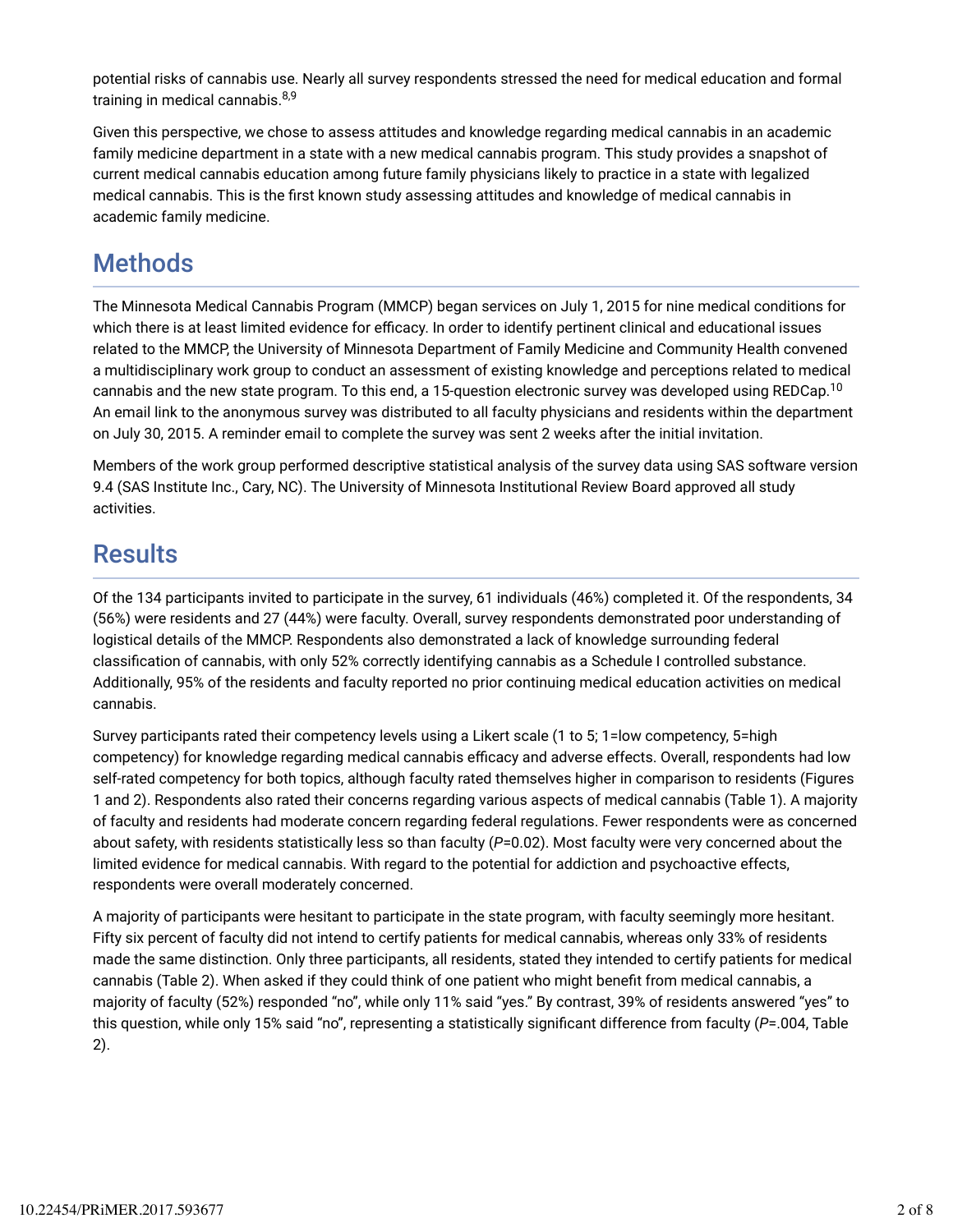# **Discussion**

Similar to previously published findings among practicing physicians in states with legalized medical cannabis, the survey respondents in this study acknowledged a lack of knowledge surrounding the evidence for medical cannabis. <sup>8,9,11</sup> Also, consistent with previous research, a majority of respondents reported being moderately to very concerned about aspects of medical cannabis including efficacy, safety, legal issues, and the potential for addiction.<sup>8,9,11</sup>

Within the context of a lack of knowledge and lingering concerns surrounding medical cannabis, a majority of faculty stated that they would not participate in the state program. By contrast, residents seemed more open to this idea. Similarly, residents were significantly more likely than faculty to have a patient in mind that might benefit from medical cannabis. This distinction by role potentially represents a generational shift in openness to considering medical cannabis as a legitimate treatment for some patients, despite similar levels of knowledge deficits and concerns about cannabis effects. This study has several limitations. The sample was limited to a single academic family medicine department, and the survey response rate was suboptimal. Given the primary objective of a departmental needs assessment, power calculations were not done to determine sample size.

Given that over half of the states in the United States now have medical cannabis programs, an increasing number of family physicians will care for patients who might have questions about medical cannabis as a possible treatment option. Currently, the workforce is unprepared to engage patients effectively in informed, shared decisionmaking regarding medical cannabis.<sup>8,9</sup> This survey illustrates a knowledge deficit among the next generation of family physicians. More importantly, these results suggest that the faculty responsible for training family medicine learners are currently not equipped with the necessary knowledge and skills to discuss the nuanced issues surrounding the risks and benefits of medical cannabis. These results highlight a curricular gap for family medicine learners in a changing practice landscape. While stigma, safety, and legal questions are potential obstacles to discussing medical cannabis, our patients as well as the next generation of family medicine physicians will be best served when educators begin to critically appraise and present the available evidence for and against the medical use of cannabis.

# Tables and Figures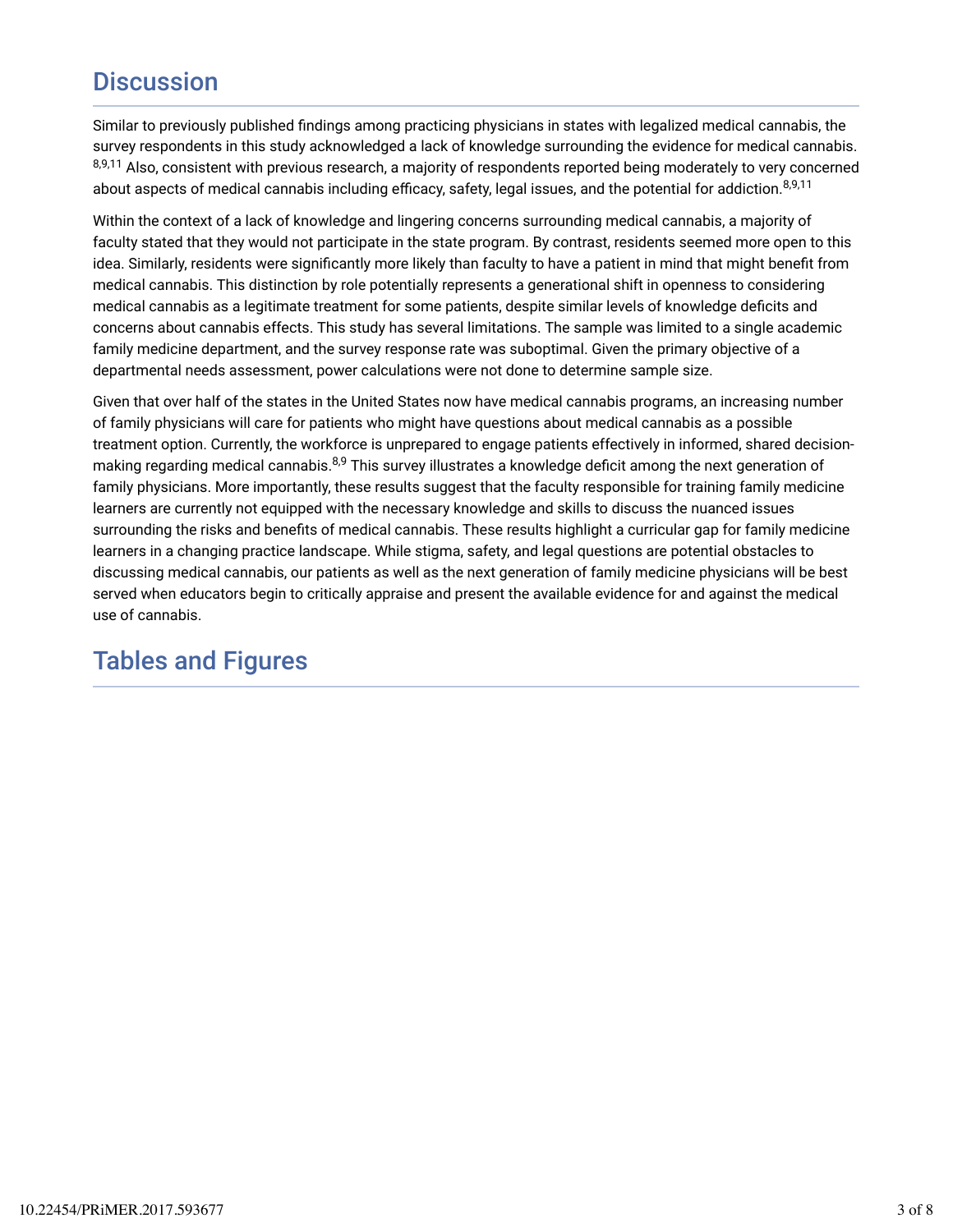

### Figure 1: Self-Assessed Competency Regarding Knowledge of Medical Cannabis Efficacy\*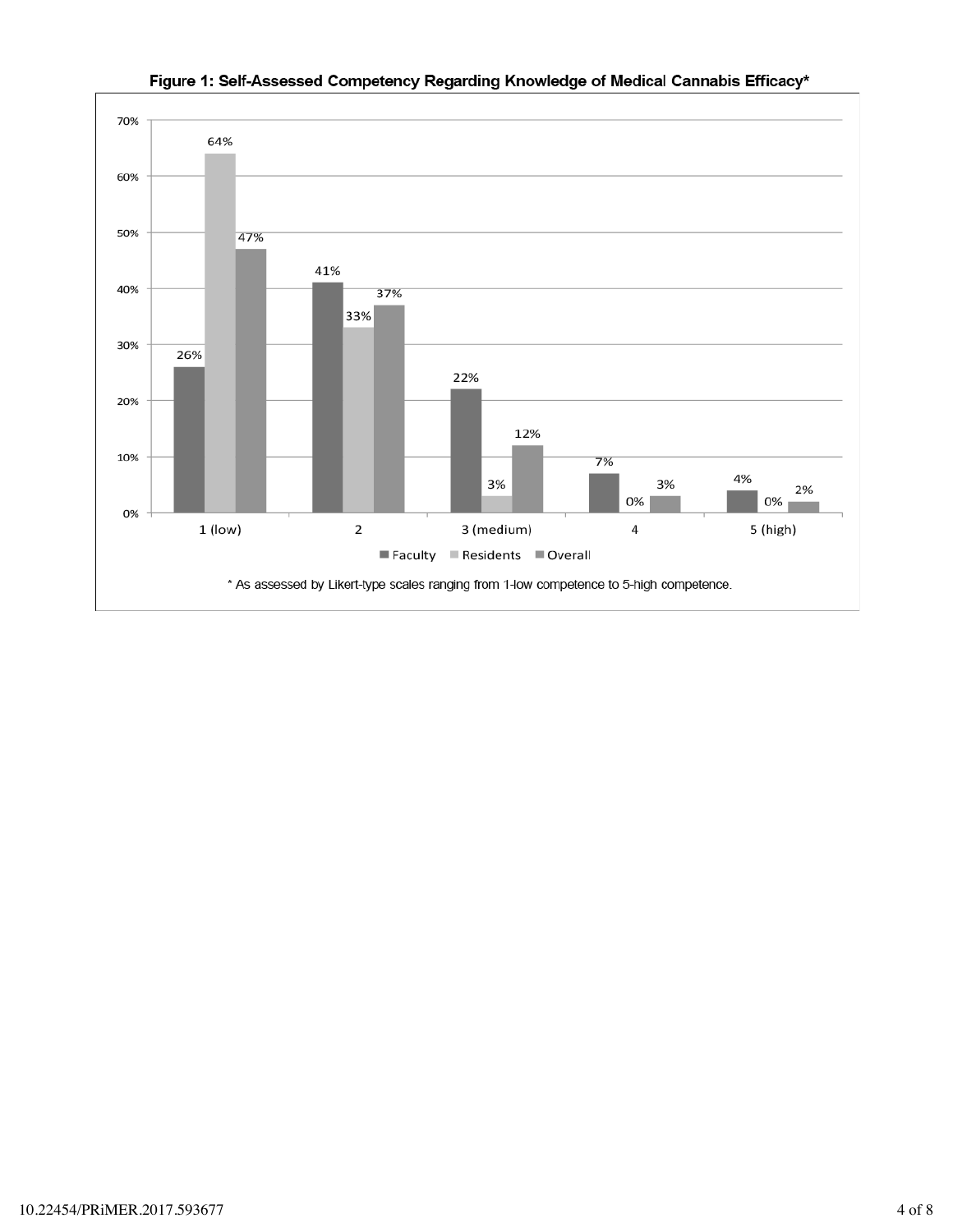

Figure 2: Self-Assessed Competency Regarding Knowledge of Medical Cannabis Adverse Effects\*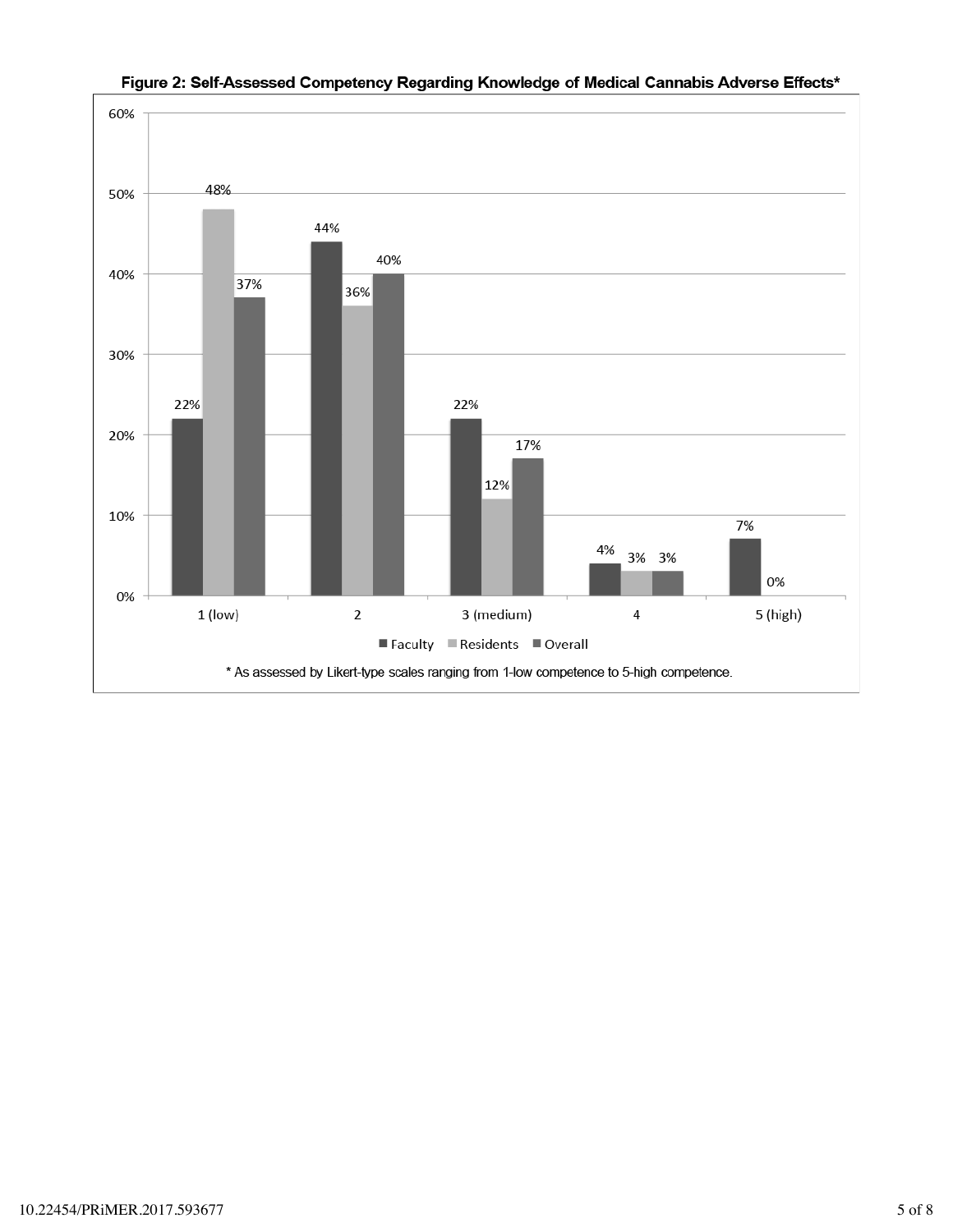| Concern                                                                               | <b>Faculty</b><br>Mean (ŠE)<br>or n (%)<br>$N=27$ | <b>Residents</b><br>Mean (SE)<br>or n $(%)$<br>$N = 33$ | P value |
|---------------------------------------------------------------------------------------|---------------------------------------------------|---------------------------------------------------------|---------|
| Cannabis remains illegal on a federal basis [mean value (SE)]                         | 3.22(0.22)                                        | 2.97 (0.22)                                             | 0.42    |
| Distribution of responses [n (%)]                                                     |                                                   |                                                         |         |
| Low concern (1-2)                                                                     | 6(22%)                                            | 14 (42%)                                                |         |
| Medium concern (3)                                                                    | 12 (44%)                                          | 8(24%)                                                  |         |
| High concern (4-5)                                                                    | 9(33%)                                            | 11 (33%)                                                |         |
| Limited evidence available for efficacy [mean value (SE)]                             | 3.70 (0.21)                                       | 3.12(1.22)                                              | 0.06    |
| Distribution of responses [n (%)]                                                     |                                                   |                                                         |         |
| Low concern (1-2)                                                                     | 6(22%)                                            | 9(27%)                                                  |         |
| Medium concern (3)                                                                    | $3(11\%)$                                         | 12 (36%)                                                |         |
| High concern (4-5)                                                                    | 18 (67%)                                          | 12 (36%)                                                |         |
| Safety [Mean value (SE)]                                                              | 2.30(0.21)                                        | 1.70(0.14)                                              | $0.02*$ |
| Distribution of responses [n (%)]                                                     |                                                   |                                                         |         |
| Low concern (1-2)                                                                     | 18 (67%)                                          | 28 (85%)                                                |         |
| Medium concern (3)                                                                    | 6(22%)                                            | 4 (12%)                                                 |         |
| High concern (4-5)                                                                    | $3(11\%)$                                         | 1(3%)                                                   |         |
| Potential for addiction or its psychoactive problems [mean value (SE)]                | 3.30(0.21)                                        | 3.33(0.21)                                              | 0.90    |
| Distribution of responses [n (%)]                                                     |                                                   |                                                         |         |
| Low concern (1-2)                                                                     | 7(26%)                                            | 8(24%)                                                  |         |
| Medium concern (3)                                                                    | 10 (37%)                                          | 9(27%)                                                  |         |
| High concern (4-5)                                                                    | 10 (37%)                                          | 6(18%)                                                  |         |
| Notes: *P<0.05; P values from two-sample t-tests for Likert-type scale distributions. |                                                   |                                                         |         |

#### Table 1: Concerns Regarding Minnesota's Medical Cannabis Program as Assessed by Likert-Type Scales (1-Low Concern to 5-High Concern)

#### Table 2: Perceived Utility of Minnesota Medical Cannabis Program

| <b>Questions</b>                                                                                   | <b>Faculty</b><br>$(n=27)$ | <b>Residents</b><br>$(n=33)$ | P value |  |
|----------------------------------------------------------------------------------------------------|----------------------------|------------------------------|---------|--|
| 1. Do you intend on certifying patients for medical cannabis? <i>n (%)</i>                         |                            |                              | 0.11    |  |
| Yes                                                                                                | $0(0\%)$                   | 3(9%)                        |         |  |
| No                                                                                                 | 15 (56%)                   | 11(33%)                      |         |  |
| Unsure                                                                                             | 13 (44%)                   | 20 (58%)                     |         |  |
| 2. Do you have a patient you think might benefit from medical cannabis? n (%)                      |                            |                              | $< 01*$ |  |
| Yes                                                                                                | $3(11\%)$                  | 13 (39%)                     |         |  |
| No                                                                                                 | 14 (52%)                   | 5(15%)                       |         |  |
| Unsure                                                                                             | 10 (37%)                   | 15 (45%)                     |         |  |
| Notes: $*P<0.05$ ; P values from chi-square test (question 2) or Fisher's exact test (question 1). |                            |                              |         |  |

## Acknowledgements

Presented at the STFM Annual Spring Conference, Minneapolis, MN; May 1, 2016.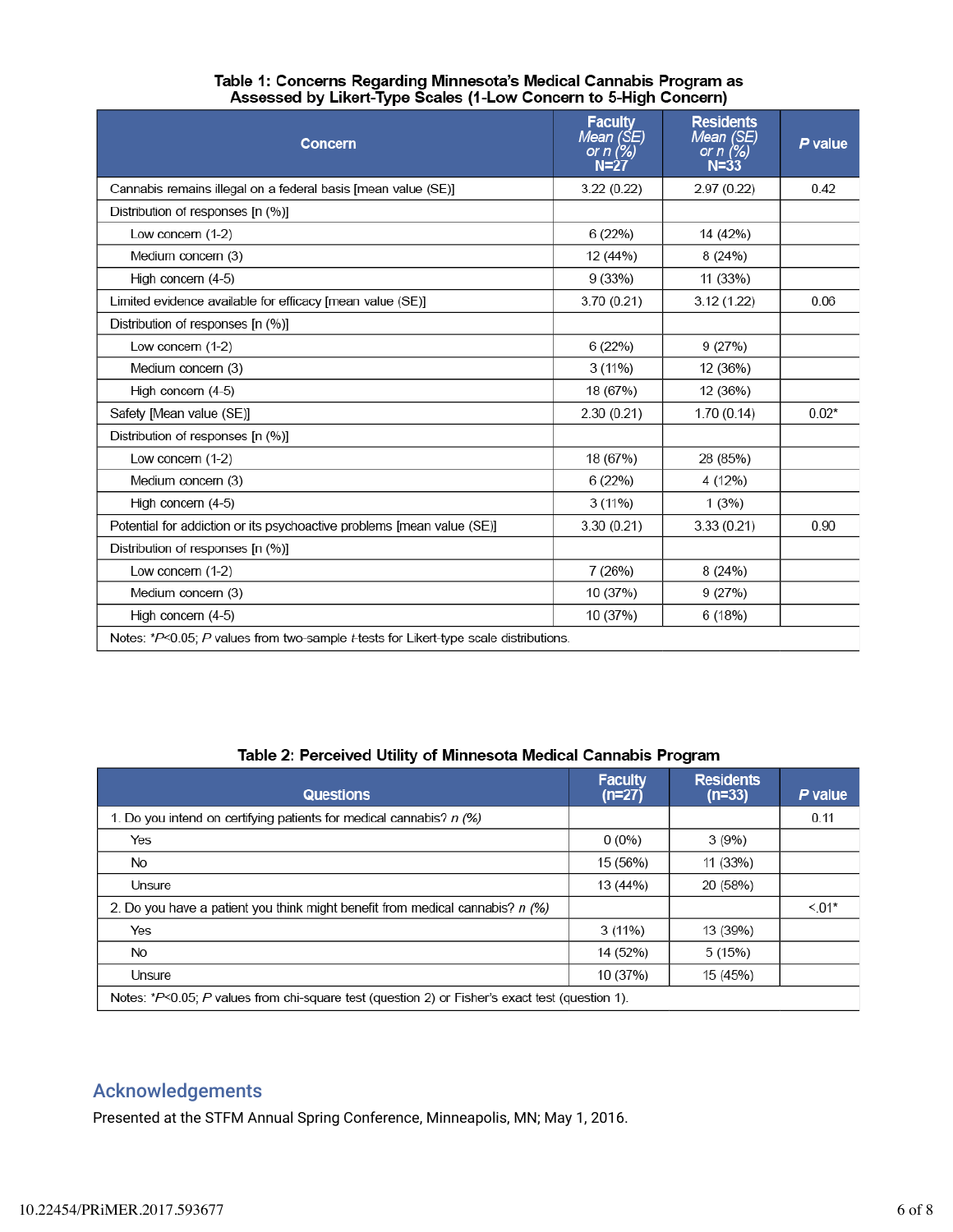## Corresponding Author

Jason Ricco, MD, MPH

Broadway Family Medicine, 1020 West Broadway Ave, Minneapolis, MN 55411. 612-302-8200. Fax: 612-302-8275 ricco004@umn.edu

## **Author Affiliations**

Jason Ricco, MD, MPH - University of Minnesota Medical School, Department of Family Medicine and Community **Health** 

Christine Danner, PhD - University of Minnesota Medical School, Department of Family Medicine and Community **Health** 

Chrystian Pereira, PharmD - University of Minnesota College of Pharmacy, Department of Pharmaceutical Care and Health Systems

Ann M. Philbrick, PharmD - University of Minnesota College of Pharmacy, Department of Pharmaceutical Care and Health Systems

## References

- 1. Office of National Drug Control Policy. Marijuana Resource Center: State Laws Related to Marijuana. https://www.whitehouse.gov/ondcp/state-laws-related-to-marijuana. Accessed March 8, 2016.
- 2. Whiting PF, Wolff RF, Deshpande S, et al. Cannabinoids for medical use: A systematic review and metaanalysis. JAMA. 2015;313(24):2456-2473. https://doi.org/10.1001/jama.2015.6358.
- 3. Aggarwal SK. Cannabinergic pain medicine: a concise clinical primer and survey of randomized-controlled trial results. Clin J Pain. 2013;29(2):162-171. https://doi.org/10.1097/AJP.0b013e31824c5e4c.
- National Academies of Sciences, Engineering, and Medicine. 2017. The health effects of cannabis and 4. cannabinoids: The current state of evidence and recommendations for research. Washington, DC: The National Academies Press.
- 5. Boychuk DG, Goddard G, Mauro G, Orellana MF. The effectiveness of cannabinoids in the management of chronic nonmalignant neuropathic pain: a systematic review. J Oral Facial Pain Headache. 2015;29(1):7-14. https://doi.org/10.11607/ofph.1274.
- 6. Carter GT, Javaher SP, Nguyen MH, Garret S, Carlini BH. Re-branding cannabis: the next generation of chronic pain medicine? Pain Manag. 2015;5(1):13-21. https://doi.org/10.2217/pmt.14.49.
- 7. Hill KP. Medical marijuana for treatment of chronic pain and other medical and psychiatric problems: A clinical review. JAMA. 2015;313(24):2474-2483. https://doi.org/10.1001/jama.2015.6199.
- 8. Kondrad E, Reid A. Colorado family physicians' attitudes toward medical marijuana. J Am Board Fam Med. 2013;26(1):52-60.

https://doi.org/10.3122/jabfm.2013.01.120089.

- 9. Carlini BH, Garrett SB, Carter GT. Medicinal cannabis: A survey among health care providers in Washington state. Am J Hosp Palliat Care. 2015. https://doi.org/10.1177/1049909115604669.
- 10. Harris PA, Taylor R, Thielke R, Payne J, Gonzalez N, Conde JG. Research electronic data capture (REDCap)--a metadata-driven methodology and workflow process for providing translational research informatics support. J Biomed Inform. 2009;42(2):377-381.

https://doi.org/10.1016/j.jbi.2008.08.010.

11. Moeller KE, Woods B. Pharmacy students' knowledge and attitudes regarding medical marijuana. Am J Pharm Educ. 2015;79(6):85.

https://doi.org/10.5688/ajpe79685.